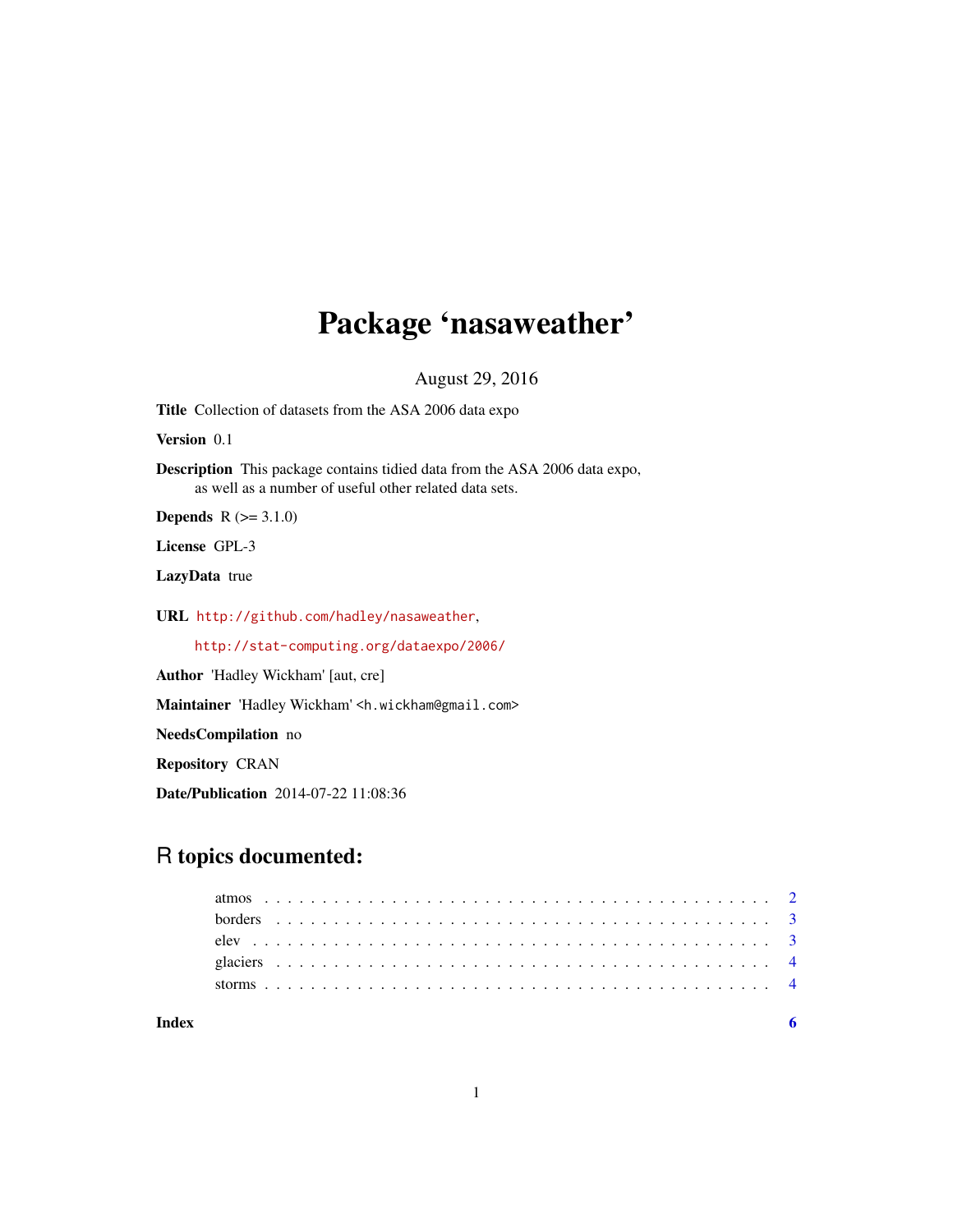<span id="page-1-0"></span>

#### **Description**

Atmospheric data.

#### Usage

atmos

#### Format

- lat,long Location of measurement. Evenly spaced 24 by 24 spatial grid from longitude 113.8W to 56.2W and from latitude 36.2N to 21.2S
- year,month 72 points in time; once per month from Jan 1995 to Dec 2000.
- surftemp Mean Surface Temperature from Clear Sky Composite (ts): The monthly mean temperature based on the energy being emitted from the Earth's surface under clear sky conditions  $(in K).$
- temp Mean Near-Surface Air Temperature (tsa\_tovs): The monthly mean temperature of the air near the surface of the Earth (in K).
- **pressure** Mean Surface Pressure (ps tovs): The monthly mean atmospheric surface pressure at a given location on the Earth's surface. (in mb)
- ozone Mean Ozone Abundance (o3\_tovs): The monthly mean amount of total ozone in the atmospheric column (in Dobsons)
- cloudlow Mean Low Cloud Coverage (ca\_low): The monthly mean percent of the sky covered by clouds with cloud top pressure greater than 680 mb or roughly less than 3.24 km.
- cloudmid Mean Medium Cloud Coverage (ca\_med): The monthly mean percent of the sky covered by clouds with cloud top pressure between 440 - 680 mb or roughly 3.24 to 6.5 km.
- cloudhigh Mean High Cloud Coverage (ca\_high): The monthly mean percent of the sky covered by clouds with cloud top pressure less than or equal to 440 mb or roughly greater than 6.5 km.

#### Source

<http://stat-computing.org/dataexpo/2006/>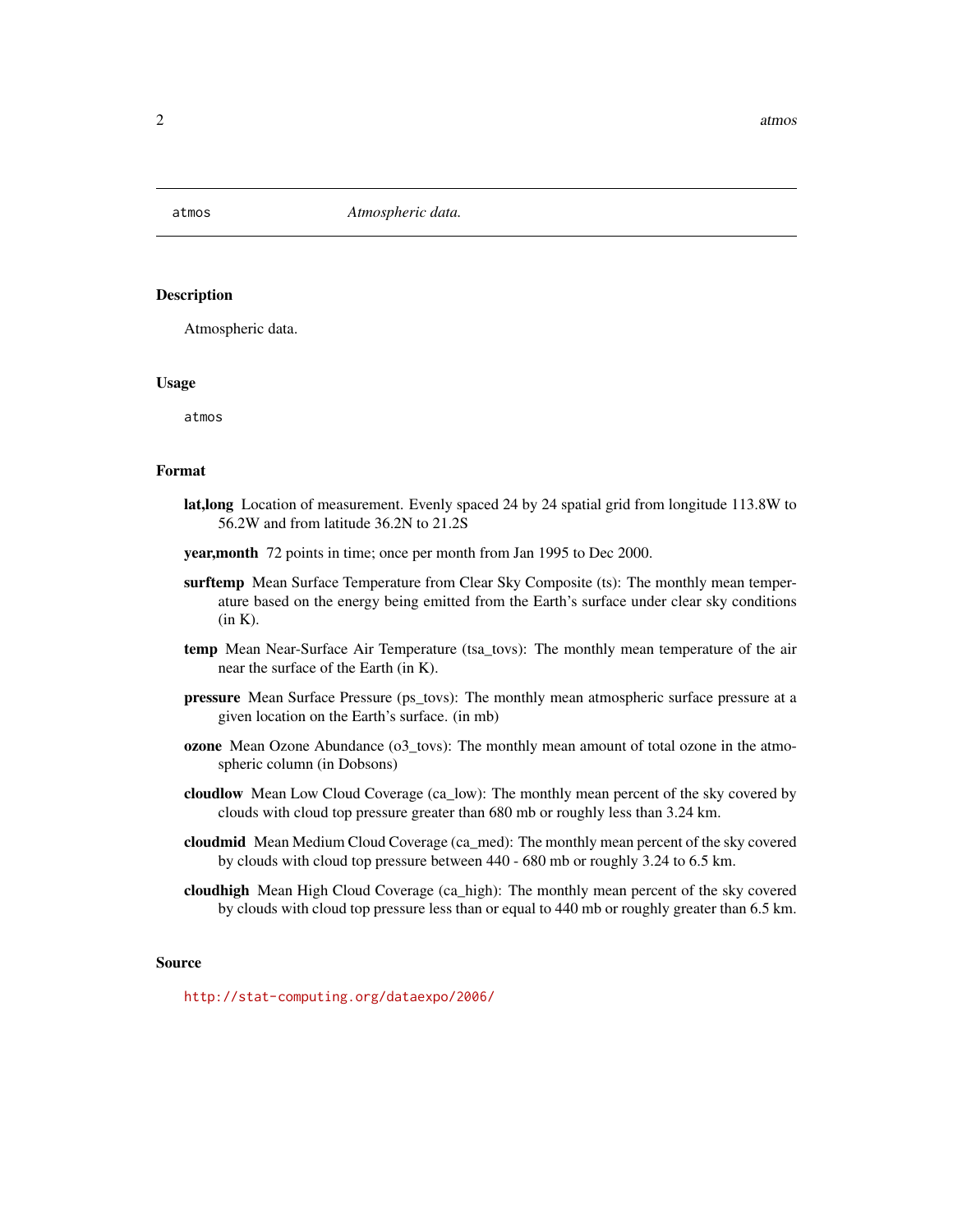<span id="page-2-0"></span>

#### Description

Admin 0 (country) borders for the region

#### Usage

borders

#### Format

country ISO2 country code

long,lat Location

group Grouping variable need to separate islands etc.

#### Source

http://www.naturalearthdata.com/downloads/50m-cultural-vectors/

elev *Elevation.*

#### Description

As of Jan 1998.

#### Usage

elev

#### Format

lat,long Location of measurement. Evenly spaced 24 by 24 spatial grid from longitude 113.8W to 56.2W and from latitude 36.2N to 21.2S

elev Height of location above reference plane (in m)

#### Source

<http://stat-computing.org/dataexpo/2006/>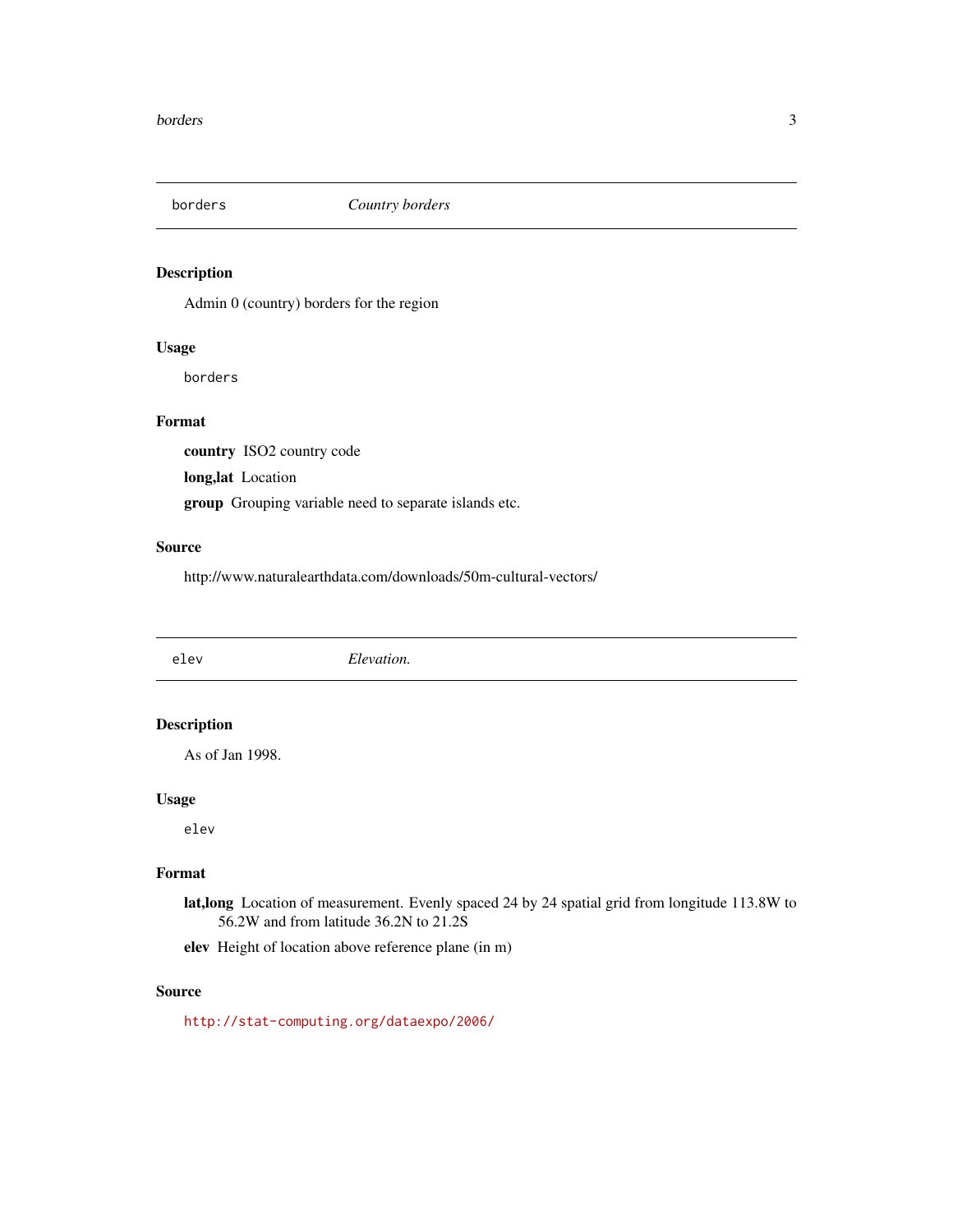<span id="page-3-0"></span>

#### Description

Downloaded by Dianne Cook.

#### Usage

glaciers

#### Format

id A 12-character unique glacier identifier

name 30-character name of the glacier.

- lat,long Location of the glacier: "The point on the glacier whose coordinates are given should be in the upper part of the ablation area, in the main stream and sufficiently high so as not to be lost if the glacier retreats"
- area The total area of the glacier in a horizontal projection in square kilometers, up to 6 digits.
- country 2-character abbreviation for the name of the country or territory in which the glacier is located. These codes are ISO3166 country codes

#### Source

[http://nsidc.org/data/glacier\\_inventory/](http://nsidc.org/data/glacier_inventory/)

storms *Storm tracks data*

#### Description

Tropical cyclone tracks through the Atlantic Ocean, Caribbean Sea and Gulf of Mexico from 1995 to 2005. Only "named" storms, those which reached tropical storm status or stronger, are included.

#### Usage

storms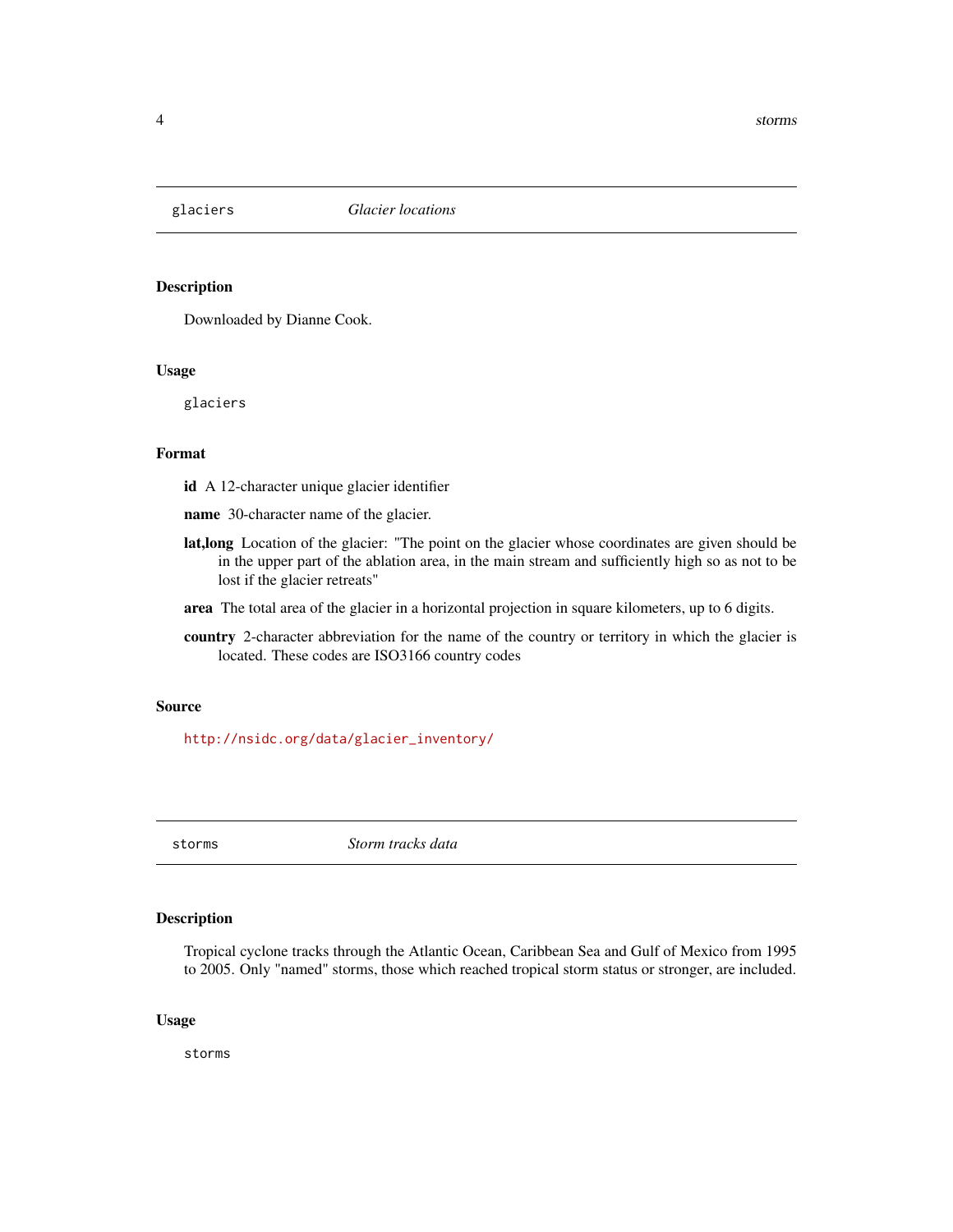#### storms 5

#### Format

name Storm Name year,month,day Date of report hour Hour of report  $(0, 6, 12 \text{ or } 18, \text{ in UTC})$ lat,long Location of storm center pressure Air pressure at the storm's center (in millibars) wind wtorm's maximum sustained wind speed (in knots) type Storm classification (Tropical Depression, Tropical Storm, Hurricane, or Extratropical) seasday Day of the hurricane season (days since June 1)

#### Details

The data originated from the National Hurricane Center's archive of Tropical Cyclone Reports (<http://www.nhc.noaa.gov/>). This dataset was hand-scraped from best track tables in the individual tropical cyclone reports (PDF, HTML and Microsoft Word) by Jon Hobbs.

The Tropical Cyclone Reports had a variety of storm type designations and there appeared to be no consistent naming convention for cyclones that were not hurricanes, tropical depressions, or tropical storms. Many of these designations have been combined into the "Extratropical" category in this dataset.

#### Author(s)

Jon Hobbs